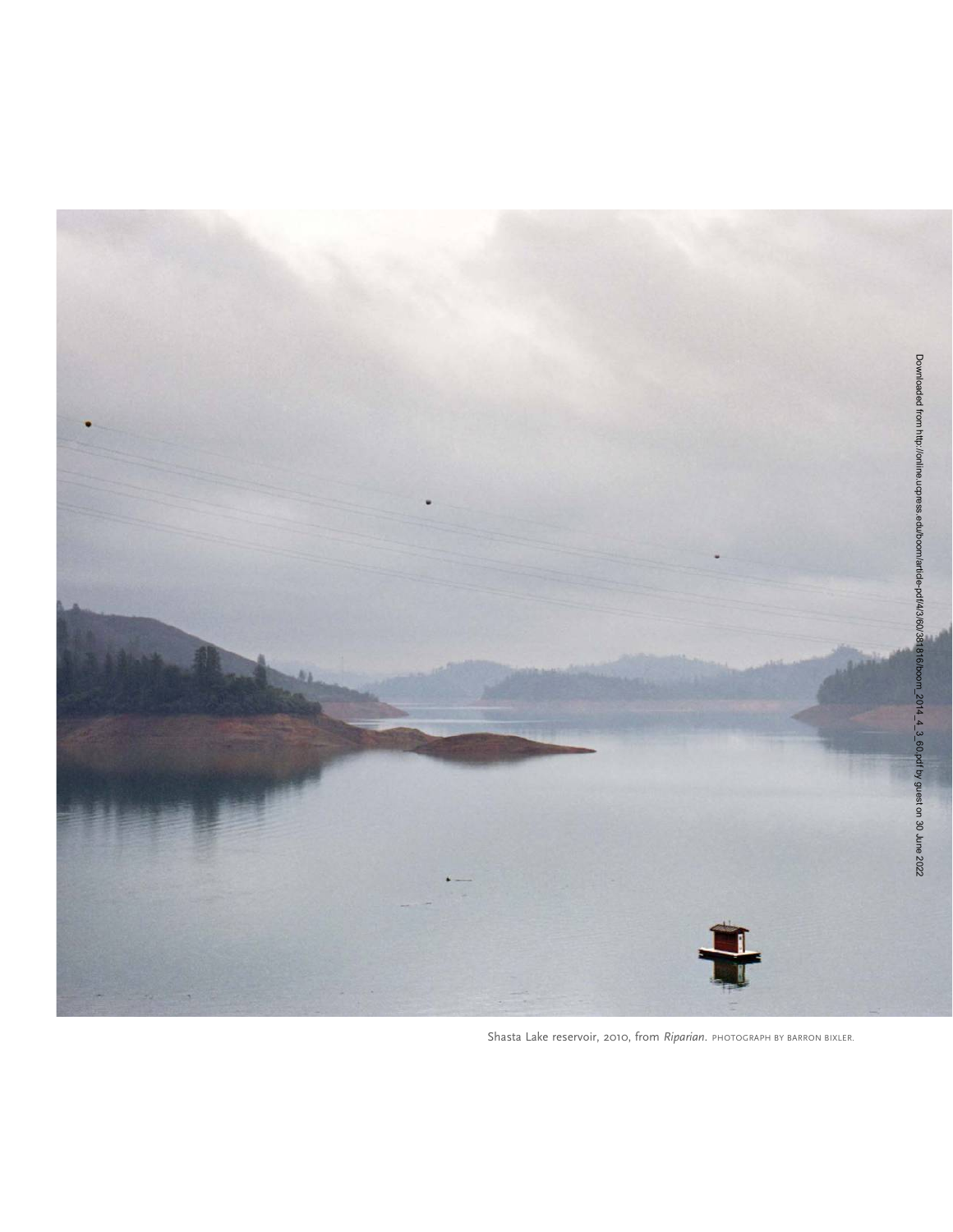

Downloaded from http://online.ucpress.edu/boom/article-pdf4/3/60/381816/boom\_2014\_4\_3\_60.pdf by guest on 30 June 2022 Downloaded from http://online.ucpress.edu/boom/article-pdf/4/3/60/381816/boom\_2014\_4\_3\_60.pdf by guest on 30 June 2022

## glen m. macdonald John Muir

## A century on

an Alba

I ohn Muir, the grand old man of the Sierra Nevada, died 100 years ago in a Los<br>Angeles hospital bed with only an unfinished book manuscript for company.<sup>I</sup> He<br>was seventy-six years old. In the final year of his life he ha ohn Muir, the grand old man of the Sierra Nevada, died 100 years ago in a Los Angeles hospital bed with only an unfinished book manuscript for company.<sup>1</sup> He was seventy-six years old. In the final year of his life he had been stung by betrayal, be dammed to serve the water and power demands of a booming San Francisco.<sup>2</sup> Yet, here he was, still proselytizing—from his deathbed—on the wonders of nature.

A century later, is anyone still listening?

In his time Muir was a hugely popular writer, environmental activist, and a wellregarded scientist. But how many people actually read his works today? I suspect that most people recognize his name only from the parks, trails, and schools that bear his name. Although his writing was enormously popular in its day, it is somewhat florid to modern ears, as in this passage on Yosemite: ''The rose light of dawn creeping higher among the stars, changes to daffodil yellow; then come the enthusiastic sunbeams pouring across the feathery ridges, touching pine after pine, spruce and fir, libocedrus and lovely sequoia, searching every recess until all are awakened and warmed.''<sup>3</sup> Likewise, his scientific work was groundbreaking at the time, but today is considered more in line with good natural history than science.

Still Muir's influence may be felt by every Californian in the vast lands that have been set aside for wilderness, parks, and conservation areas. His science may have faced some revisions<sup>4</sup>, but Muir's philosophy is still fundamental to our perceptions of what nature is, why it should be valued, and how it must be managed.<sup>5,6</sup> How relevant is that philosophy today? Muir's power to inspire his contemporaries—from presidents

BOOM: The Journal of California, Vol. 4, Number 3, pps 60-69, ISSN 2153-8018, electronic ISSN 2153-764X. © 2014 by the Regents of the University of California. All rights reserved. Please direct all requests for permission to photocopy or reproduce article content through the University of California Press's Rights and Permissions website, http://www.ucpressjournals.com/reprintInfo.asp. DOI: 10.1525/boom.2014.4.3.60.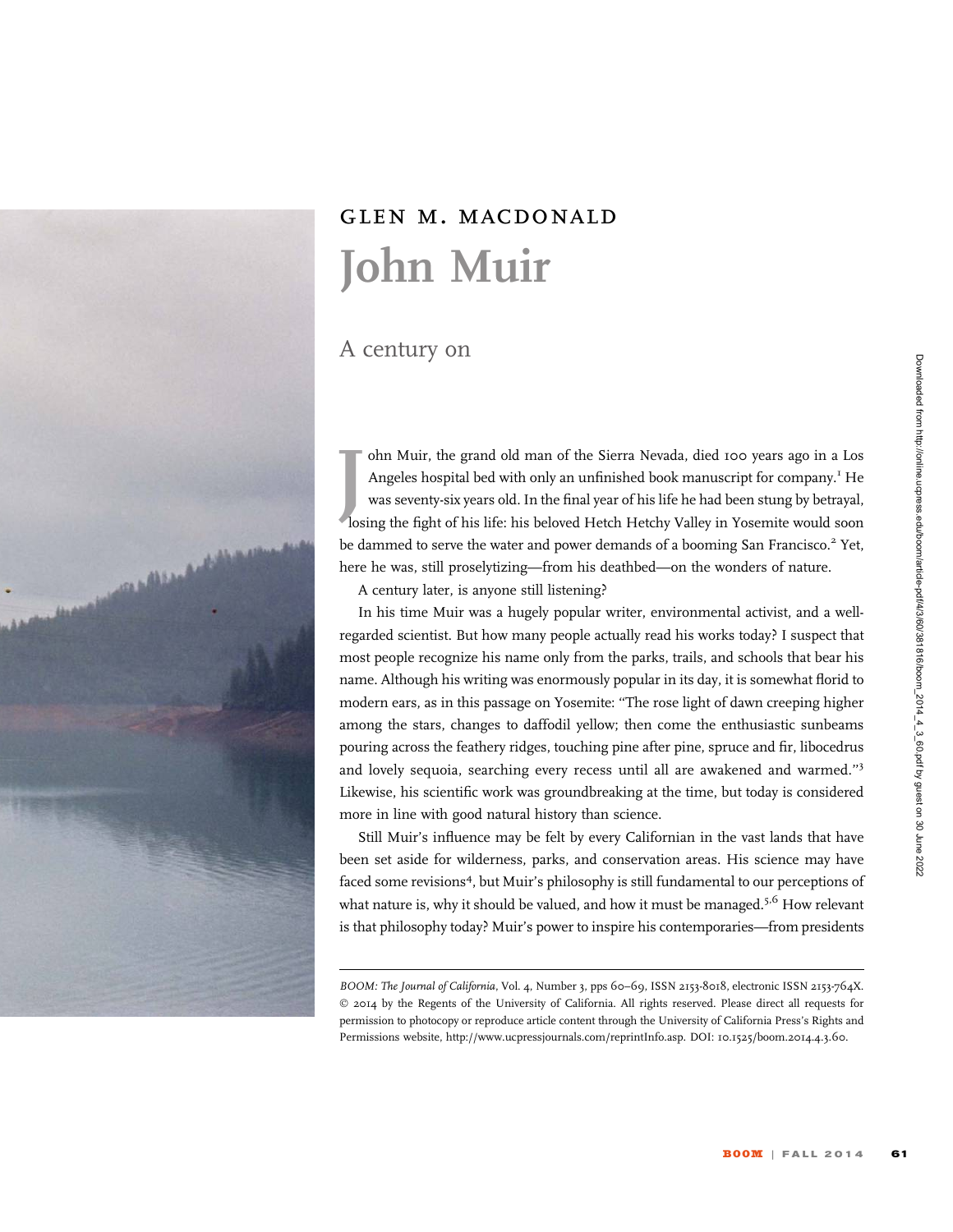

Abandoned windbreak, 2007, from LA Environs. PHOTOGRAPH BY BARRON BIXLER.

on down—was nearly supernatural. Can the old man still move us to deep contemplation or raise our hackles in passion about what nature is and how we treat it?

Muir believed that nature revealed the hand of the creator and was, therefore, superior to the works of man. He believed that animals, plants, and even rock formations must be protected against wanton destruction. In turn, immersion in wilderness, he believed, is important for the physical and spiritual health of human beings. As he wrote in his book on national parks, ''Thousands of tired, nerveshaken, over-civilized people are beginning to find out that going to the mountains is going home; that the wilderness is a necessity; and that mountain parks and reservations are useful not just as fountains of timber and irrigation waters, but as fountains of life."7 Preserving nature is a life-sustaining quid pro quo.

Muir feared that state and local governments could be induced by powerful special interests to sell off the nation's wild lands, so he campaigned for a strong national park

system. His direct efforts led to the creation of Yosemite and Sequoia National Parks in 1890, and the model he advanced resulted in the addition of seven other national parks in California, from Lassen in 1916 to Pinnacles in 2013. Add to this the many other National Park Service lands, such as the Santa Monica National Recreation Area and the Point Reyes National Seashore, and there is a total of 7,599,139 acres of national park lands in California. In total, the federal government controls 44,087,309 acres of California, a staggering 43 percent of the state. $8$ 

But federal agencies weren't always protection-minded enough for Muir. He had a very public falling out with Gifford Pinchot, first chief of the US National Forest Service. Their initial parting was over Pinchot's support of sheep grazing on forestlands, and the schism intensified when Pinchot became a leading advocate for the Hetch Hetchy reservoir proposal. During that battle, Muir declared: ''Pinchot seems to have lost his head in coal and timber conservation, & forgotten God and his handiwork.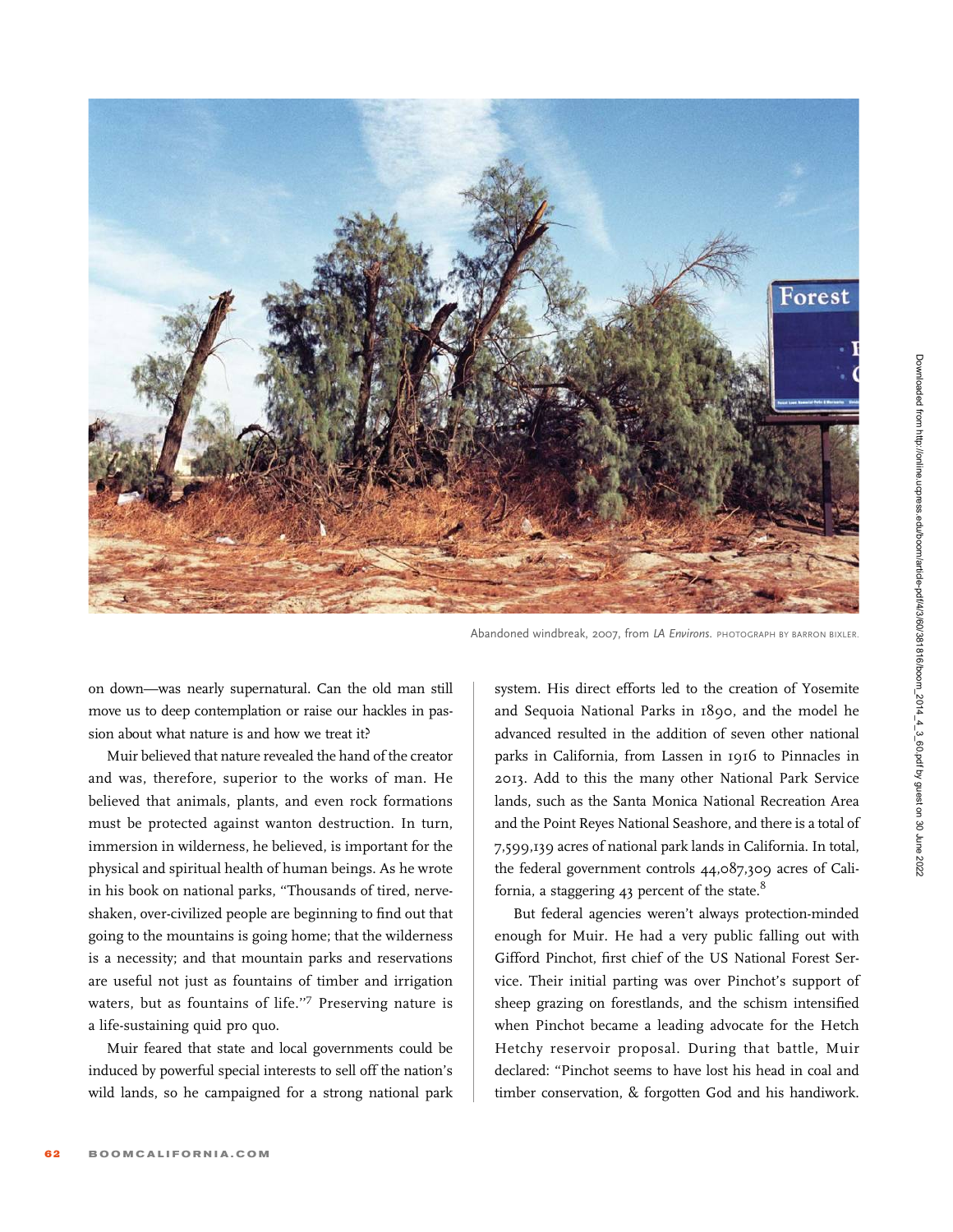

Burning Agricultural Debris, 2013, from A New Pastoral: Views of the San Joaquin Valley. PHOTOGRAPH BY BARRON BIXLER

He has been our worst enemy in our park fight.''<sup>9</sup> At that time, wilderness ''preservationists'' like Muir often battled with ''conservationists'' such as Pinchot who believed the primary role of the nation's forests was more utilitarian—to provide timber and other resources—rather than spiritual. Utilitarian or not, the Forest Service has protected millions of acres of California forestland.

The Sierra Nevada still holds one of the most alluring places on Earth in the Yosemite Valley. East of the Sierra Crest, the oldest living trees in the world still cling to the peaks of the White Mountains. Mount Shasta in the north remains majestic, snowcapped, and forest clad. The world's tallest trees, redwoods, still march down to the sea from ancient strongholds in Del Norte and Humboldt Counties. Much of the Mojave Desert is as remote and eerily beautiful as a century ago. California remains a state of unsurpassed natural grandeur and incredible natural diversity. The preservation of these lands over the past century would have delighted Muir, I am sure, even while problems familiar

to him remain. Wild and semiwild landscapes continue to disappear under development. Managing tourists in Yosemite remains a complicated challenge. San Francisco keeps its grip upon Muir's beloved Hetch Hetchy Valley.

But other modern challenges dwarf these concerns. Expected upheaval from climate change and a growing population larger than anything Muir could have imagined threaten the very heart of his preservationist, wildernesscentric vision for California. At present rates of greenhouse gas production, the average global temperature will likely increase by around 7 degrees Fahrenheit by the end of the twenty-first century. In California, the impact of this anthropogenic climate change will vary by location and season. Yosemite and the High Sierra could experience an increase of 5 degrees in winter temperatures and 7 degrees in summer temperatures. The annual Sierra snowpack will decrease and the timing of snowmelt will advance earlier into spring.10, 11, 12 As the Sierra Nevada warms, many botanical life zones will shift upward. Subalpine conifer woodlands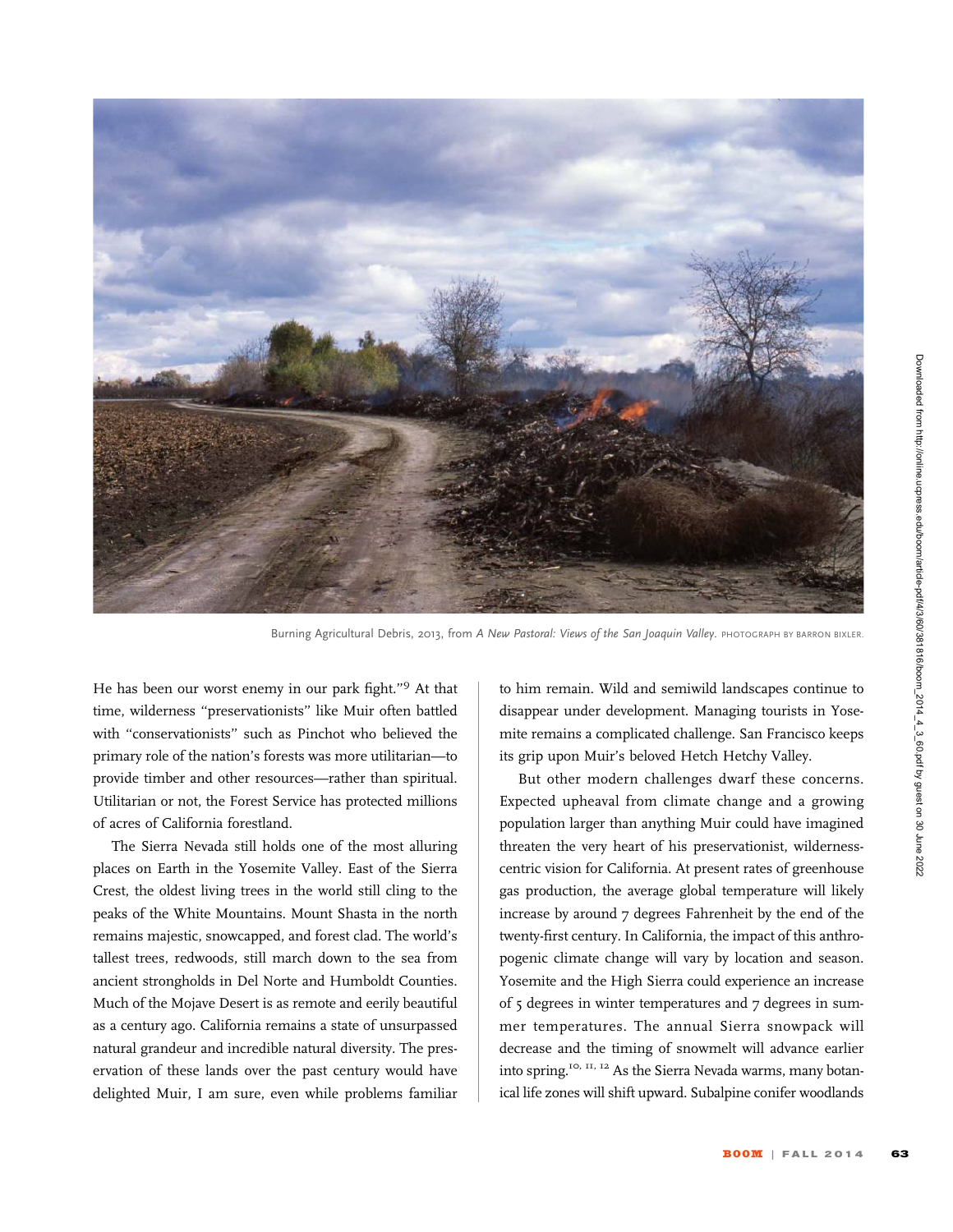

Tree in Field, 2006, from A New Pastoral: Views of the San Joaquin Valley. PHOTOGRAPH BY BARRON BIXLER.

and lodgepole pine forest will replace significant portions of the alpine vegetation that Muir studied.<sup>13</sup>

The ramifications of these climatic changes should not be underestimated. In 1871, Muir discovered Black Mountain Glacier in the Sierra Nevada.<sup>14,15</sup> By 1977 it had vanished.<sup>16</sup> Today there are 122 mapped glaciers in the Sierra Nevada, and an analysis of fourteen of them shows that since Muir's time they have shrunk by 31 to 78 percent. If current warming and melting trends continue, every single Sierra Nevada glacier could be gone sometime over the next 50 to 250 years.<sup>17</sup>

Prolonged drought can cause the direct mortality of vulnerable trees, and it can also weaken their defensives against pathogens such as pine bark beetles.<sup>18</sup> The beetles benefit from weakened trees, and they move to higher elevations and regenerate faster due to the higher temperatures. The desiccated, dead, and dying trees in turn provide fuel that promotes larger and more intense fires.

Here, both Muir and Pinchot bear some responsibility. They saw forest fires as a threat to the natural beauty and harmony of the forest, on one hand, and on the other, to the value of timber reserves. The Forest Service and other agencies made an intense effort to put out all forest fires, but fire is a natural part of western conifer forests. Periodic fires keep fuel loads low and stands of trees thinned out, which reduces the spread of diseases and pathogens such as the bark beetle. A century of vigorous fire suppression coupled with climate change has fostered conditions that promote more destructive fires.<sup>19,20</sup>

It is clear that Muir's goal of preserving nature exactly as it was in a specific moment of time is not only impossible but can be deeply harmful to ecosystems. Such an ethos will not serve us in dealing with the environmental challenges of the twenty-first century. We must be adaptable, understanding that some places we love deeply will indelibly change. We must be open to the new natures that will develop—novel and unanticipated combinations of climate, landscape, and species.<sup>21</sup>

Preservationist though he was, I think Muir would have understood this. Through his writings on ancient glaciations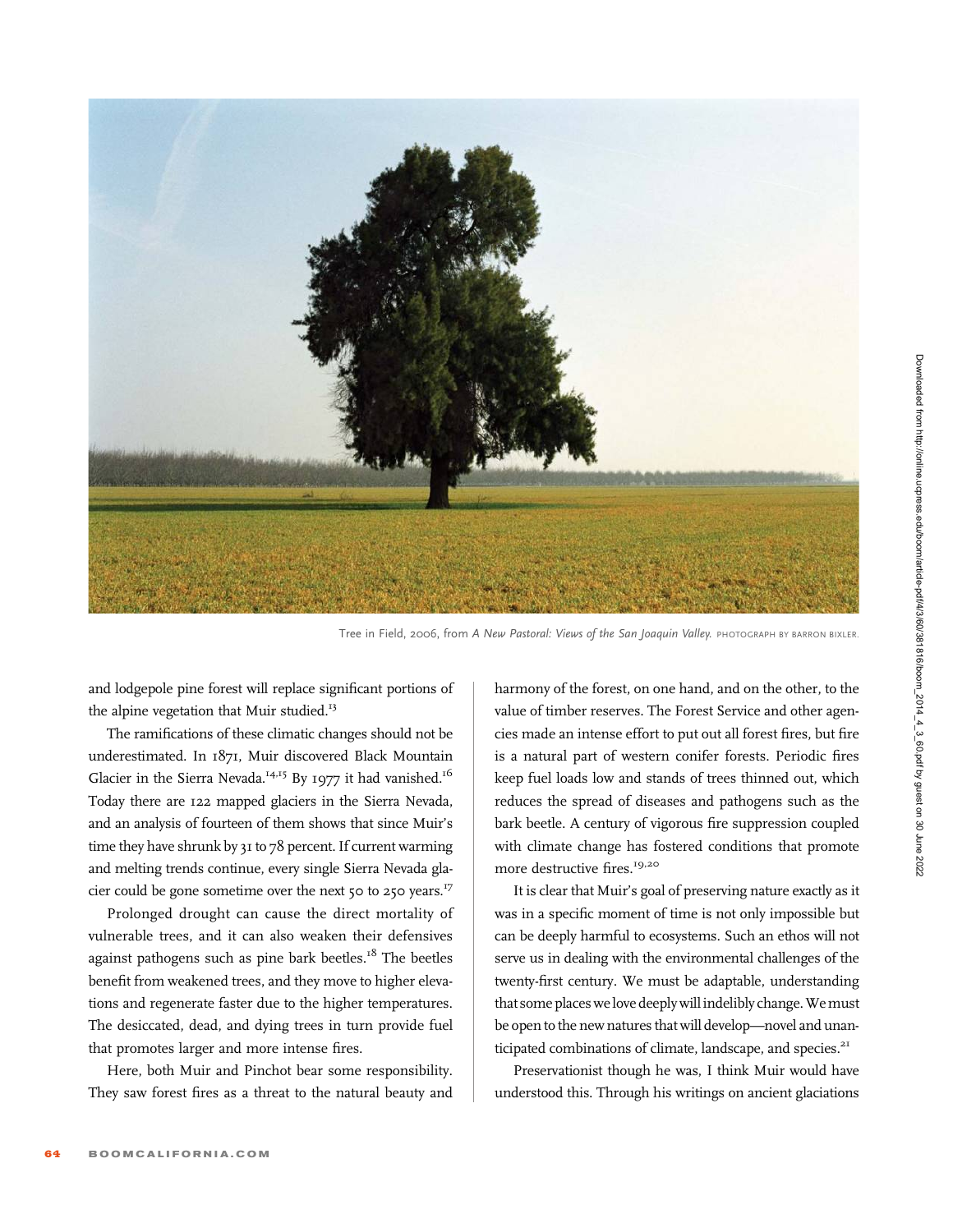

Tree, Terraformed Mountain and Industrial Buildings, 2007, from LA Environs. PHOTOGRAPH BY BARRON BIXLER.

and the Pleistocene history of giant sequoia, he showed a keen interest in changes in climate, landscapes, and forests. The questions he asked and connections he sought to make are the same ones modern climate change scientists ask when assessing the prospects for thousands of endangered species: ''Is this species verging on extinction? And if so, then to what causes will its extinction be due? What have been its relations to climate, soils, and other coniferous trees with which it is associated, or with which it competes? What are those relations now? What are they likely to be in the future?"<sup>22</sup>

At the time of Muir's death, the population of California stood at three million people. Today the population tops thirty-eight million.<sup>23</sup> By 2050 it is expected to grow to over fifty million.<sup>24</sup> Although the Sierra Club—in which Muir served as founding president—has had a history of strong views among some members favoring curtailing immigration and stemming population growth, I don't think this would have been Muir's way. In 1901 he wrote, ''The United States Government has always been proud of the welcome it

has extended to good men of every nation, seeking freedom and homes and bread. Let them be welcomed still as nature welcomes them, to the woods, as well as to the prairies and plains. No place is too good for good men, and still there is room.''<sup>25</sup> After all, Muir was an immigrant himself.

Yet he could also sympathize with disdain some felt for the masses of tourists who came to Yosemite to briefly view its wonders and then depart without any evidence of a greater spiritual awareness. ''All sorts of human stuff is being poured into our valley this year. & the blank fleshly apathy with which most of it comes in contact with the rock & water spirits of the place is most amazing. I do not wonder that the thought of such people being here makes you 'mad,''' he wrote to a correspondent in 1870. But Muir was also tolerant. His letter continued, "after all Mrs Carr, they are about harmless they climb sprawlingly to their saddles."26

Visitor numbers and their impact on Yosemite and other national parks and wilderness areas remains hotly contested today. The number of visitors to Yosemite has risen to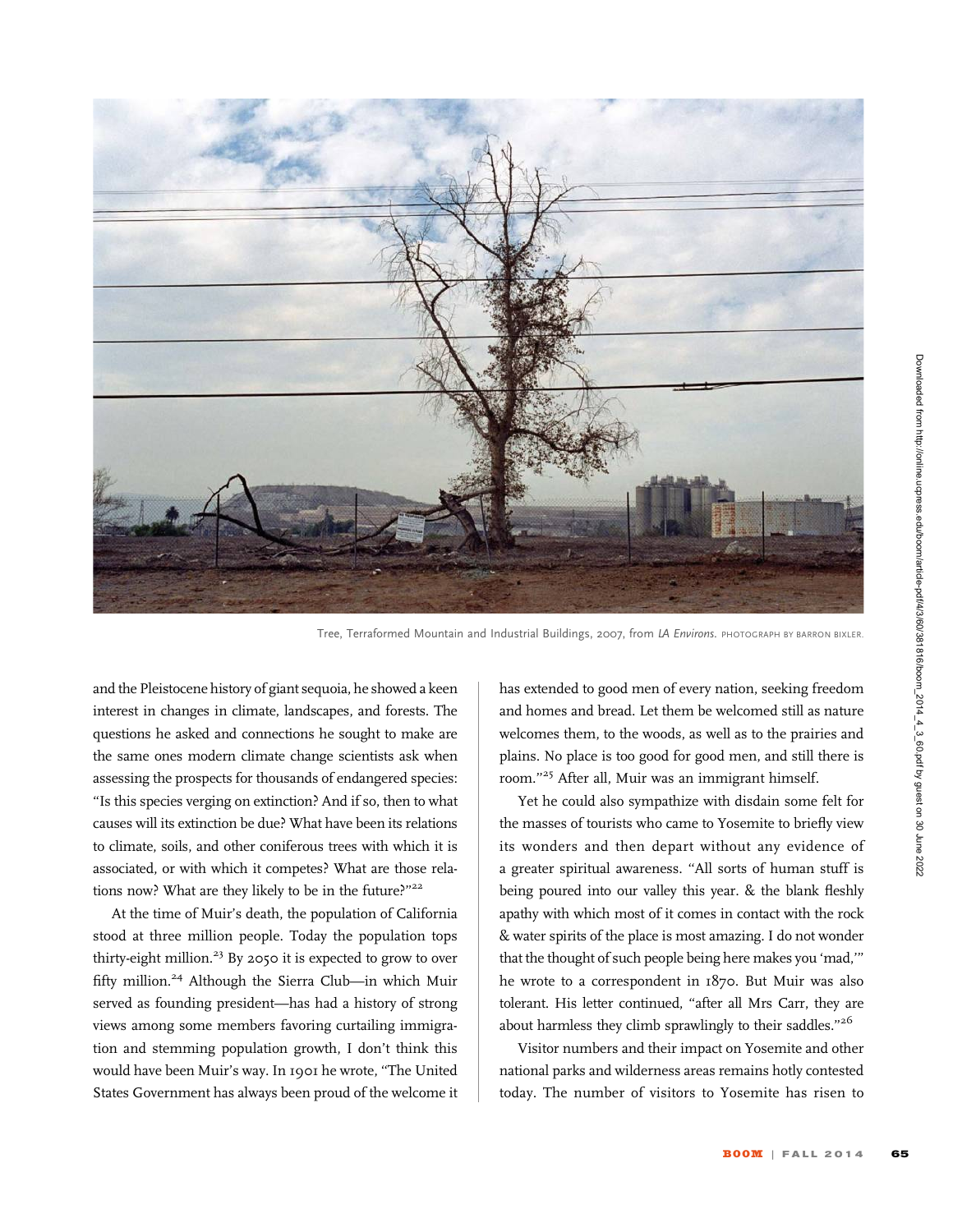

Brownfield Site, 2007, from A New Pastoral: Views of the San Joaquin Valley. PHOTOGRAPH BY BARRON BIXLER.

almost 3.7 million each year. Karen Klein, in the Los Angeles Times, wrote of Yosemite Valley: ''Cars vie for empty spots along the road, and throngs of tourists march along paved paths to the chief attractions, where they almost invariably ignore signs to stay off the rocks. The parking lots are jammed; the concessions are located for convenient shopping, dining, and lodging; and the campground is so crammed with shoulder-to-shoulder tents that it looks more like a ripstop ghetto than the site of a nature experience. Surely this isn't what Muir had in mind either."<sup>27</sup>

What did Muir have in mind? I cannot find in his writings any definitive guidance for striking a balance between tourism and preservation, or people's needs for living space and wilderness, or which lands should be developed and which should be preserved. Muir fought to preserve what he personally found beautiful and otherwise interesting. In general, this meant scenic mountains and forests. Muir's bias has remained in place and influenced the selection of national parks over much of the past century. But in the

twenty-first century, as we become more sensitive to the preservation of biodiversity and understand how geography and genetics shape species, the limitations of Muir's seemingly subjective criteria have become more and more apparent. The geographic areas that support species that we hope to preserve may shift outside the borders of our current parks as the climate changes. At the same time, increasing demands on resources will mean that economic and resource constraints that are imposed by setting aside lands will need to be carefully balanced. We need a new set of criteria for preservation and conservation, which in our time have come closer to meaning the same thing.

Will Muir's legacy—the current national park system and network of other federally protected wilderness areas—survive through the twenty-fist century? It will depend on our capacity and will. In 1914, the US federal debt stood at about 4 percent of the nation's gross domestic product. Today the public federal debt stands at 70 percent of GDP.<sup>28</sup> It comes as no surprise that in a time of declining governmental financial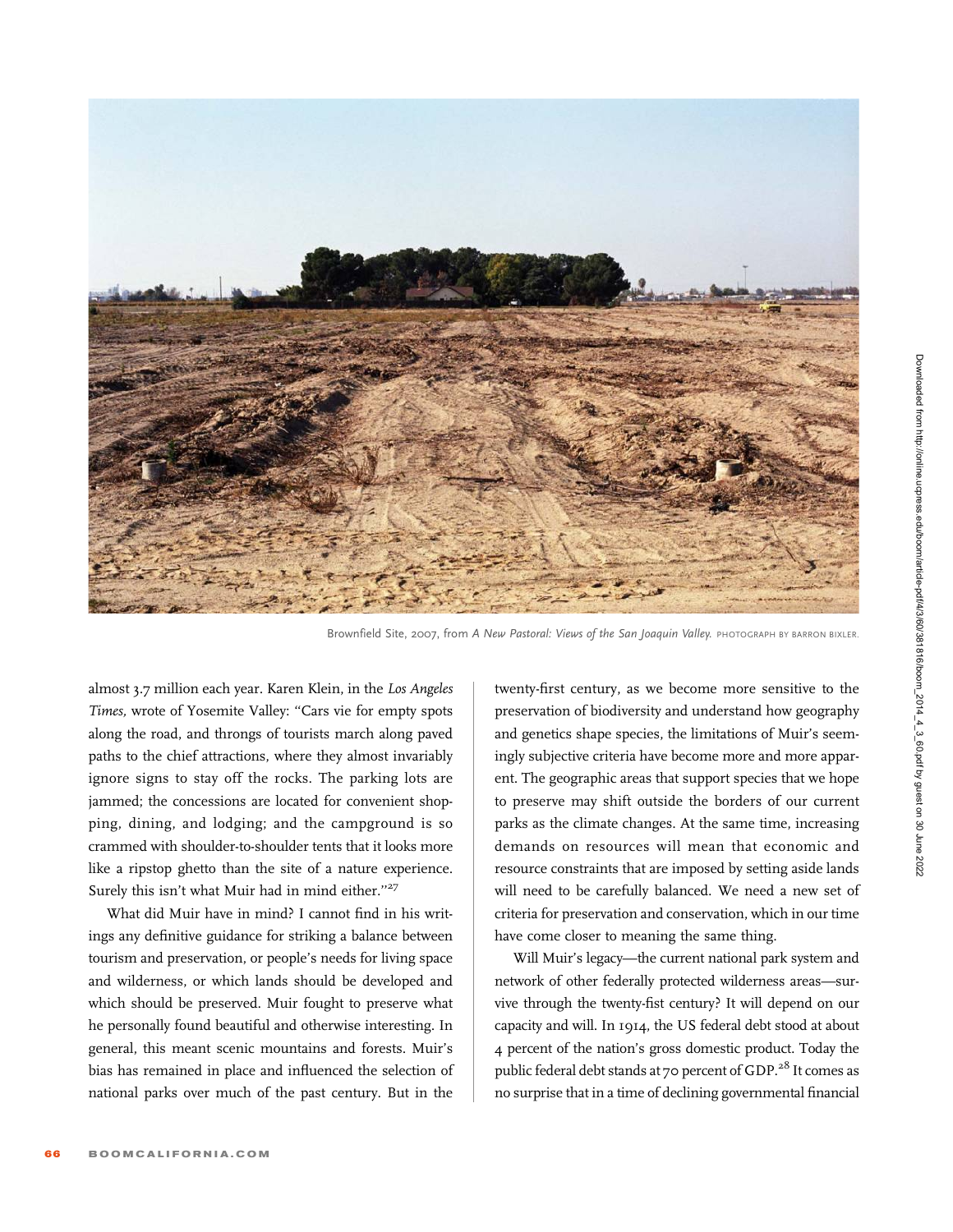

Orchard and Irrigation Ditch, 2007, from A New Pastoral: Views of the San Joaquin Valley. PHOTOGRAPH BY BARROM BIXLER.

capacity some conservative politicians have called for the sale of some of our national parks and other federal lands.

Muir knew there would always be those who disagreed with his preservation values. He had an innate distrust of the elite and particularly the economically powerful. What kept him going was a faith in the transformative power of exposure to nature. He believed that visiting places like Yosemite would promote greater health and happiness for the American population and greater public support for parks. His message was tailored to the Anglo-American world of a century ago. That strategy worked, and the US national park system is its fruit.

But, today, we see a worrying trend. With the nation's changing ethnic demography and economics some researchers predict that this could lead to a decrease in the proportion of Americans visiting wilderness areas and parks such as Yosemite.29 One wonders if this could ultimately lead to an erosion of broad public support for parks, wilderness, and conservation.

Bringing more people to Yosemite—as Muir might have suggested—may no longer be the best way to ensure societal

value of the natural world. An alternative is to bring nature to people through urban parks, open spaces, and wildlands at the edges of cities. This can be done in a way that sets aside new land for conservation that is accessible for an urban population and affordable for cash-strapped agencies to oversee, as we've seen with the Santa Monica Mountains Conservancy in Los Angeles. Through a joint partnership of federal, state, and local government and private parties, 450,000 acres have been put aside for conservation and recreational uses. The capacity and cost for management is shouldered by multiple partners making the costs more affordable for each. In many ways, this is a model for the future. This experience of nature may be different than Muir envisioned in his preoccupation with remote wilderness parks such as Yosemite, but he was an innovator and a realist. I think he would have seen the value in such arrangements.

I think we can find practical solutions to twenty-first century conservation problems very much in the spirit of Muir's work. But what about Muir's work itself? Can his writings and deeds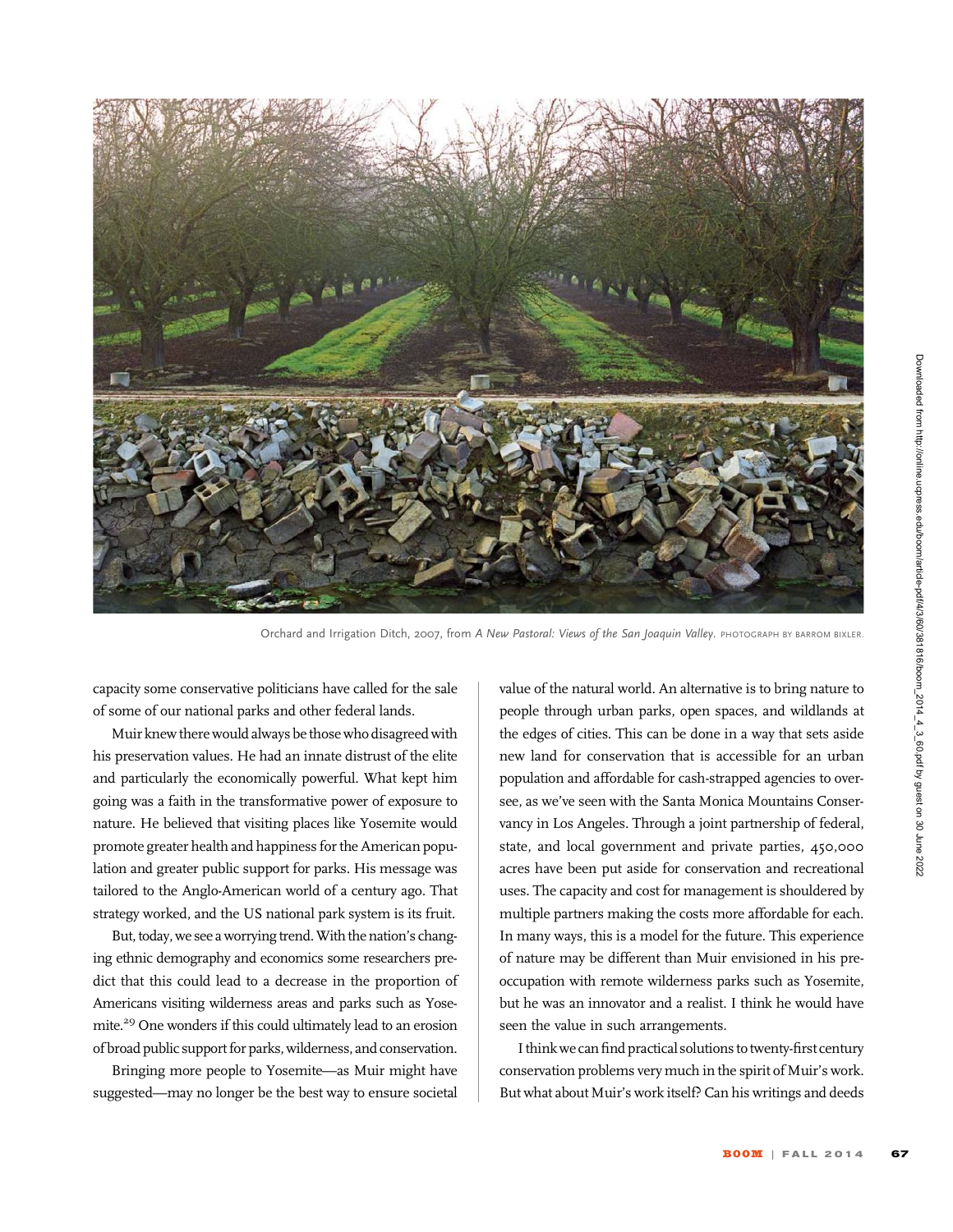

Salton Sea, 2007, from LA Environs. PHOTOGRAPH BY BARRON BIXLER.

continue to excite and incite despite the century between us? I've read much of what Muir wrote. His unbridled enthusiasm for the mountains and forests of California is at once naïvely optimistic by modern standards and completely infectious. It made us remember the same naïve exuberance of childhood and adolescent adventures in Yosemite and the Sierra.

I also reflected upon his darker writings regarding Hetch Hetchy and the loss of that battle in the final year of his life. I thought about how he might have retained his faith that the people were with him even if the vested interests were not. Yet In 2012 when San Franciscans voted on a proposal to study the potential to restore Hetch Hetchy Valley, 77 percent rejected the idea. Muir would have been crushed.

I imagine him raging again: ''These temple destroyers, devotees of ravaging commercialism, seem to have a perfect contempt for Nature, and, instead of lifting their eyes to the God of the mountains, lift them to the Almighty Dollar. Dam Hetch Hetchy! As well dam for water-tanks the people's cathedrals and churches, for no holier temple has ever been consecrated by the heart of man."<sup>30</sup>  $\mathbf B$ 

## **Notes**

Thanks to Hollis Lenderking, UCLA Class of 1971, for his vision and generous endowment of the John Muir Memorial Chair in Geography at UCLA and support for this issue of Boom and the Muir Symposium, ''A Century Beyond Muir.'' Thanks to my parents, Walter and Mildred MacDonald, for taking me to Yosemite over the years and through the seasons and thus planting the seeds that led to a life of working in the Sierra Nevada and many other wild places around the world.

- Historical facts regarding and insights into the life and philosophy of John Muir are drawn from Edwin Teale, The Wilderness World and John Muir (Boston: Houghton Mifflin Company, 1954); Holway Jones, John Muir and the Sierra Club: The Battle for Yosemite (San Francisco: The Sierra Club, 1965); James Clarke, The Life and Adventures of John Muir (San Diego: The Word Shop, Inc., 1979); Dennis Williams, God's Wilds: John Muir's Vision of Nature (College Station: Texas A&M Press, 2002); Donald Worster, A Passion for Nature: The Life of John Muir (Oxford: Oxford University Press, 2008).
- <sup>2</sup> See Holway R. Jones, John Muir and the Sierra Club: The Battle for Yosemite (San Francisco: The Sierra Club, 1965); Robert W. Righter, The Battle Over Hetch Hetchy: America's Most